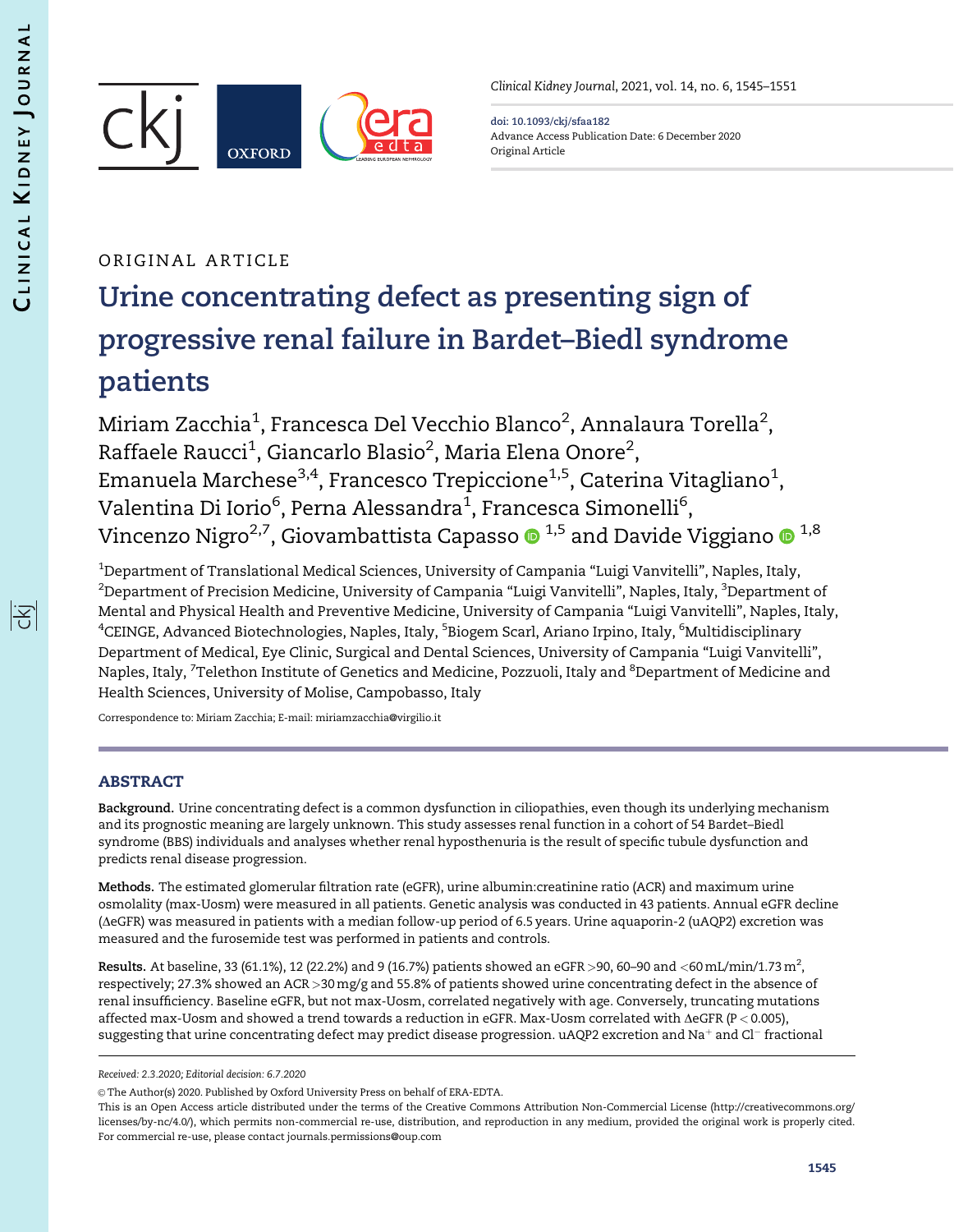阁

<span id="page-1-0"></span>excretion after furosemide did not differ between hyposthenuric patients and controls, suggesting that specific collecting duct and thick ascending limb dysfunctions are unlikely to play a central role in the pathogenesis of hyposthenuria.

Conclusions. Hyposthenuria is a warning sign predicting poor renal outcome in BBS. The pathophysiology of this defect is most likely beyond defective tubular function.

Keywords: ciliopathy, genetics, GFR, kidney disease, urine osmolality

# INTRODUCTION

Bardet–Biedl syndrome (BBS) is a rare autosomal recessive multisystem disorder with an estimated prevalence of 1/125 000–1/ 175 000 individuals in non-consanguineous European populations [[1](#page-6-0)]. It is characterized primarily by rod–cone dystrophy, renal abnormalities, polydactyly, obesity, learning disabilities and hypogonadism [[2,](#page-6-0) [3\]](#page-6-0). To date, 24 disease-causing genes have been identified, most of which are involved in assembly and maintenance of the primary cilium [[4](#page-6-0)]. The latter was long considered a mere vestigial remnant, but it is now known that it serves as a mechano-, osmo- and chemosensory unit regulating signal transduction pathways involved in both homoeostatic and developmental processes [[5\]](#page-6-0). Defects in the assembly, in the structure and function of this organelle, are associated with a wide range of diseases and syndromic disorders, the ciliopathies, including BBS [[6](#page-6-0)]. Renal dysfunction is a common feature of ciliopathies and it is one of the most common causes of premature death [[7](#page-6-0)]. Structural renal anomalies include foetal lobulations, cysts, clubbing and dysplasia, while functional abnormalities range from urine concentrating defect to endstage renal disease [[8](#page-6-0)]. Genotype–phenotype correlations are poor, made difficult by genetic heterogeneity and variable expressivity, which is significant both inter- and intrafamiliarly [\[9–11\]](#page-6-0). However, a recent retrospective study conducted in a large cohort of BBS patients demonstrated that the severity of genetic mutations rather than the gene involved correlates with the phenotype [[12\]](#page-6-0).

Furthermore, information about estimated glomerular filtration rate (eGFR) decline in BBS patients are scanty and no developmental trajectories have been reported to date. This study analysed renal function in a population of 54 Italian BBS patients, with the aim of discovering predictor factors of disease progression and to verify whether renal hyposthenuria, the most common renal dysfunction, is an early sign of progressive renal disease [[13\]](#page-6-0). The results of the current study show that renal dysfunction in BBS patients is highly variable, hyposthenuria is the most common kidney defect and is unlikely the result of specific tubular dysfunction and hyposthenuria predicts kidney disease progression.

# MATERIALS AND METHODS

#### Patients cohort

Patients referred to the units of nephrology and ophthalmology at the University of Campania, Luigi Vanvitelli, with a clinical diagnosis of BBS according to Beals criteria [[2\]](#page-6-0) were enrolled. Retinal degeneration was assessed through electroretinogram and visual field tests. Obesity was defined as a body mass index (BMI)  $<$  30 kg/m<sup>2</sup>. Learning disabilities defined deficiency in writing, reading, speaking, spelling and/or deficits of memory. Hypogonadism was defined as androgen deficiency or cryptorchidism. All studies were conducted in accordance with international guidelines and complied with the Declaration of Helsinki. All patients or their legal guardians gave written informed consent for genetic analysis. Ethical approval was obtained from the Institutional Review Board of the Azienda Ospedaliera, Universita` della Campania L. Vanvitelli (14 February 2014).

#### Measurement of renal function

At baseline, renal function was assessed in all patients:

- 1. eGFR was estimated using Chronic Kidney Disease Epidemiology Collaboration equation [\[14\]](#page-6-0) or the Schwartz equation in children (<15 years). Serum creatinine was measured with an enzymatic method.
- 2. Albumin:creatinine ratio was measured on random urine collection.
- 3. Maximal urine concentration ability was assessed on the second void urine sample, collected after overnight fasting and dehydration. Maximum urine osmolality (Uosm) was measured using a freezing point depression osmometre (model 3320, Advanced Instruments, Norwood, MA, USA) as detailed elsewhere [[15](#page-6-0), [16](#page-6-0)].

For the longitudinal study, mean annual eGFR decline ( $\triangle$ eGFR) was estimated as the difference between baseline eGFR and the latest available eGFR divided by the follow-up period, in years. Patients with a follow-up of <4 years were excluded from the study. The rate of eGFR decline was expressed as ml/min/  $1.73 \text{ m}^2$ /year.

#### Genetic analysis: DNA isolation, library preparation and next-generation sequencing

An aliquot of 2 mL of peripheral blood from all patients was taken into ethylenediaminetetraacetic acid (EDTA) tubes. Genomic DNA was isolated using standard procedures. The density (ng/ $\mu$ L) and absorbance at 260/280 nm (1.80–2.00) of DNA samples were analysed by a spectrophotometre (Nanodrop ND1000, Thermo Fisher Scientific, Hanover Oark, IL, USA). Double-stranded DNA was quantified using a Qubit fluorimetre (Life Technologies, Carlsbad, CA, USA). For next-generation sequencing analysis, a custom enrichment tool, Nephroplex, covering 115 genes causing inherited kidney diseases [\(Supplementary data,](https://academic.oup.com/ckj/article-lookup/doi/10.1093/ckj/sfaa182#supplementary-data) [Table S1](https://academic.oup.com/ckj/article-lookup/doi/10.1093/ckj/sfaa182#supplementary-data)) was used. According to the manufacturer's instructions (HaloPlex Target Enrichment System for Illumina Sequencing, August 2012; Agilent Technologies, Santa Clara, CA, USA), 200 ng of genomic DNA was digested to create a library. The fragments were hybridized to specific probes and amplified by PCR. The enriched target DNA in each library sample was validated and quantified using the Bioanalyser High Sensitivity DNA Assay kit (Agilent Technologies) and the 2100 Bioanalyser with 2100 Expert software. For the Pool-seq experiments, 200 ng of the pool was used for the HaloPlex enrichment strategy. The libraries were sequenced using the HiSeq1000 system (Illumina, San Diego, CA,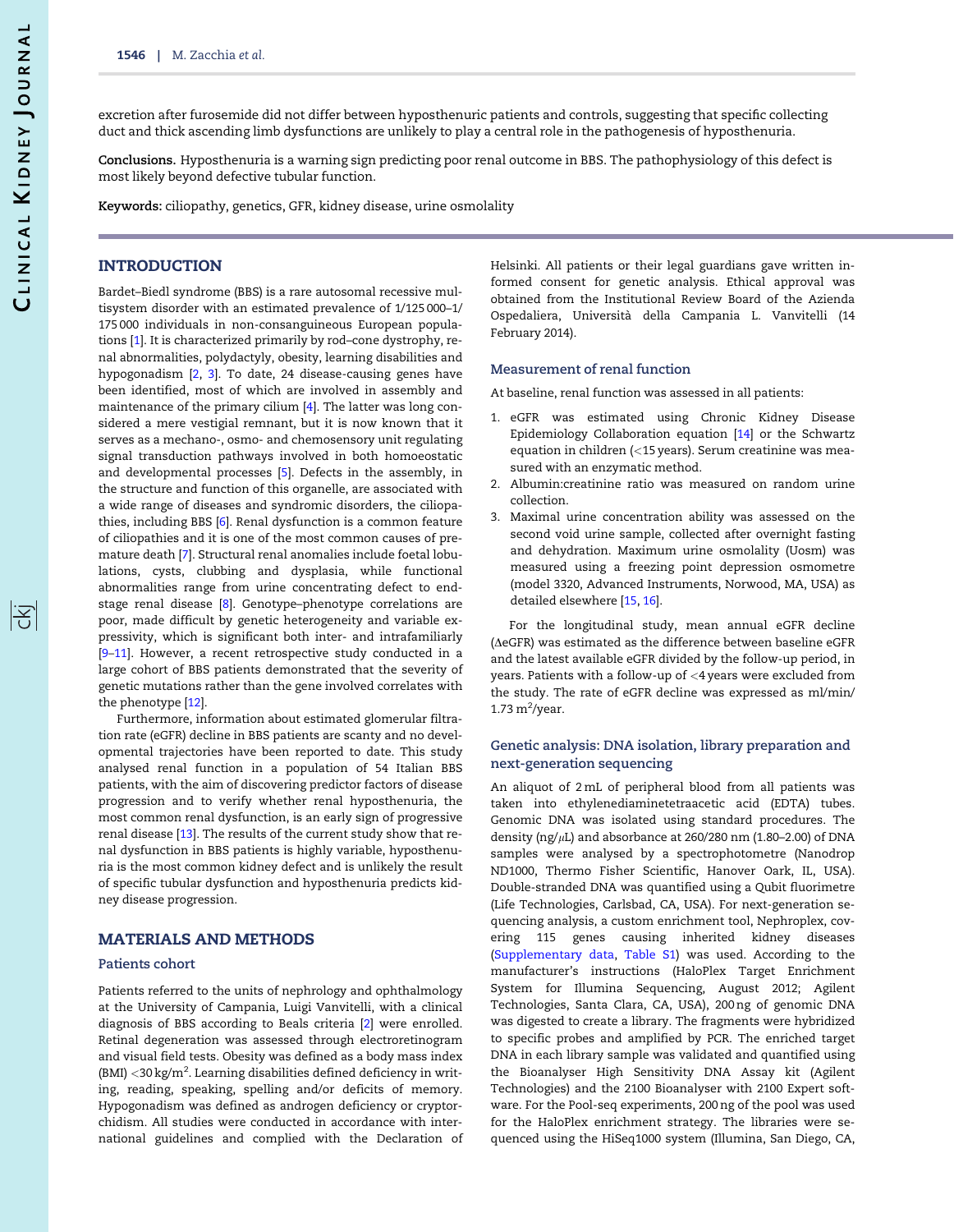序

<span id="page-2-0"></span>USA) in a single lane. The generated sequences were analysed using eXSP.

#### Genetic data interpretation

Genetic variants with a minor allele frequency >0.01 were filtered out using public databases such as the Exome Aggregation Consortium Database [[17](#page-6-0)] and Genome Aggregation Database [\[18\]](#page-6-0). Next, in-frame insertions/deletions (indels), synonymous and intronic mutations and mutations in untranslated regions were excluded. Conversely, missense, nonsense and frameshift indels in translating regions were studied studied. Putative pathogenic mutations were searched in public databases. In silico programmes were used to predict the possible impact of the detected mutations on protein function.

#### Immunoblotting of urine Aquaporin-2 water channel (AQP2)

The second void urine sample was collected after overnight dehydration and fasting. Urine was spun at 5500 rpm. To precipitate proteins, the samples were mixed with methanol, chloroform and distilled water. The sediment was suspended in 150 µL of buffer [0.3M sucrose, 25 mM imidazole, 1 mM Ethilenediamine tetraacetc acid (EDTA), 1 mg/mL leupeptin and 1 mM phenylmethylsulfonyl fluoride (PMSF)]. Samples were normalized to urinary creatinine for loading, resolved by sodium dodecylsulfate polyacrylamide gel electrophoresis and transferred to polyvinylidene difluoride (PVDF) membranes (Invitrogen). Filters were blocked in casein and incubated with anti-AQP2 antibody (661AP; kindly provided by Prof. Sebastian Frische). A phosphatase-conjugated anti-rabbit immunoglobulin G was used as a secondary antibody. Bands were visualized with the chemiluminescence kit (Applied Biosystems, Waltham, MA, USA) and quantified by the Versadoc Imaging System (Bio-Rad Laboratories, Hercules, CA, USA).

#### Furosemide test

Five hyposthenuric BBS patients and five age- and gendermatched healthy volunteers were given 50 mg of furosemide orally. Prior to furosemide administration, fasting blood and two urine collections were obtained to measure basal electrolyte levels. Right after, 1 mL/kg of water was administered orally in 45–60 min. Urine was collected every hour for 4 h; osmolality, electrolytes and creatinine concentration were measured in each sample. In order to minimize the risk of fluid depletion, urine output was replaced by water intake during the test. At the end of the test, an additional blood sample was collected for biochemical analysis.

#### Statistical analysis

Continuous variables were expressed as mean [standard deviation (SD)] and categorical variables were expressed as a percentage.

The correlation of the eGFR and patients' age was assessed by Pearson's correlation coefficient. Trajectory curves were estimated using linear fitting and, in cases where an evident nonlinear trend was present, by quadrate fitting.

A stepwise multivariate model was constructed to test the variables associated with CKD, using basal eGFR as the dependent variable and age, albumin:creatinine ratio (ACR), systolic and diastolic blood pressure (SBP and DBP), BMI and maximum Uosm (max-Uosm) as the predictor variables.

To evaluate differences between progressors and nonprogressors, the mean annual eGFR decline ( $\triangle$ eGFR) was converted into a categorical variable using the threshold value of 1.5 mL/min/year to divide the two populations, as modified from former studies of the literature [[19\]](#page-6-0).

To evaluate the effect of genetic mutations on the phenotype (eGFR,  $\triangle$ eGFR and max-Uosm), the Mann-Whitney U-test (non-parametric statistics) was used. Rejection level was set at  $P < 0.05$ .

## RESULTS

#### Baseline features of the cohort

Fifty-four BBS patients were included in the study, comprising 41 adult and 13 paediatric individuals. The subjects had a mean age of 21.5 years (Table 1). Rod–cone dystrophy was present in all subjects >4 years of age except one [50/51 (98%)], polydactyly was present in 41/54 (75.9%) and a history of childhood obesity was present in all patients. Male hypogonadism was demonstrated in 4/24 (17%) and learning disabilities in 29/48 (60%).

## Renal function at baseline: hyposthenuria was the major renal dysfunction and was independent on age

Basal eGFR was distributed as follows: <90 in 61.1% of subjects, 60-90 in 22.2% and <60 mL/min/1.73 m<sup>2</sup> in 16.7% ([Figure 1A](#page-3-0)). The eGFR correlated significantly with the patients' age (Pearson correlation –0.37, P = 0.006). Both a linear and a quadratic fitting of the data were significant (P  $<$ 0.01), with the quadratic fitting explaining 19% of the variance of the data, suggesting that age is a risk factor for eGFR decline.

The mean max-Uosm was  $581.8 \pm 215$  mOsm/kg. Basal urine  $\text{Na}^+$ /creatinine and urea excretion did not correlate with max-Uosm, excluding that dietary habit could be used to infer the results (data not shown). After excluding patients with an eGFR <60 mL/min/1.73 m<sup>2</sup>, which were expected to show hyposthenuria due to generalized renal fibrosis, the frequency of hyposthenuria was still high [24/43 patients (55.8%)]. In contrast, fasting urine osmolarity was not significantly correlated with age (Pearson coefficient $-0.11$ , P $=$  0.44) ([Figure 1B](#page-3-0)). Only 9/33 (27.3%) patients had an uACR  $>$  30 mg/g [\(Supplementary](https://academic.oup.com/ckj/article-lookup/doi/10.1093/ckj/sfaa182#supplementary-data) [data,](https://academic.oup.com/ckj/article-lookup/doi/10.1093/ckj/sfaa182#supplementary-data) [Figure S1\)](https://academic.oup.com/ckj/article-lookup/doi/10.1093/ckj/sfaa182#supplementary-data).

We applied a stepwise multivariate model using eGFR as the dependent variable and age, ACR, SBP, DBP, BMI and max-Uosm as independent variables ([Table 2](#page-3-0)). Interestingly, only max-Uosm and age were significantly correlated with baseline eGFR. Major renal findings of the patients' cohort are described in [Supplementary data,](https://academic.oup.com/ckj/article-lookup/doi/10.1093/ckj/sfaa182#supplementary-data) [Table S2](https://academic.oup.com/ckj/article-lookup/doi/10.1093/ckj/sfaa182#supplementary-data).

Table 1. General features of the patient cohort

| Features                                | Value        |
|-----------------------------------------|--------------|
| No. of patients                         | 54           |
| Age (years), mean (range)               | $21.5(0-41)$ |
| Sex (female/male), n/n                  | 28/26        |
| Rod-cone dystrophy ( $>4$ years), $n/N$ | 50/51        |
| Polydactyly, n/N                        | 41/54        |
| Obesity (adults), n/N                   | 27/41        |
| History of childhood obesity, n/N       | 53/54        |
| Learning disabilities, n/N              | 29/48        |
| Hypogonadism in males, $n/N$            | 4/24         |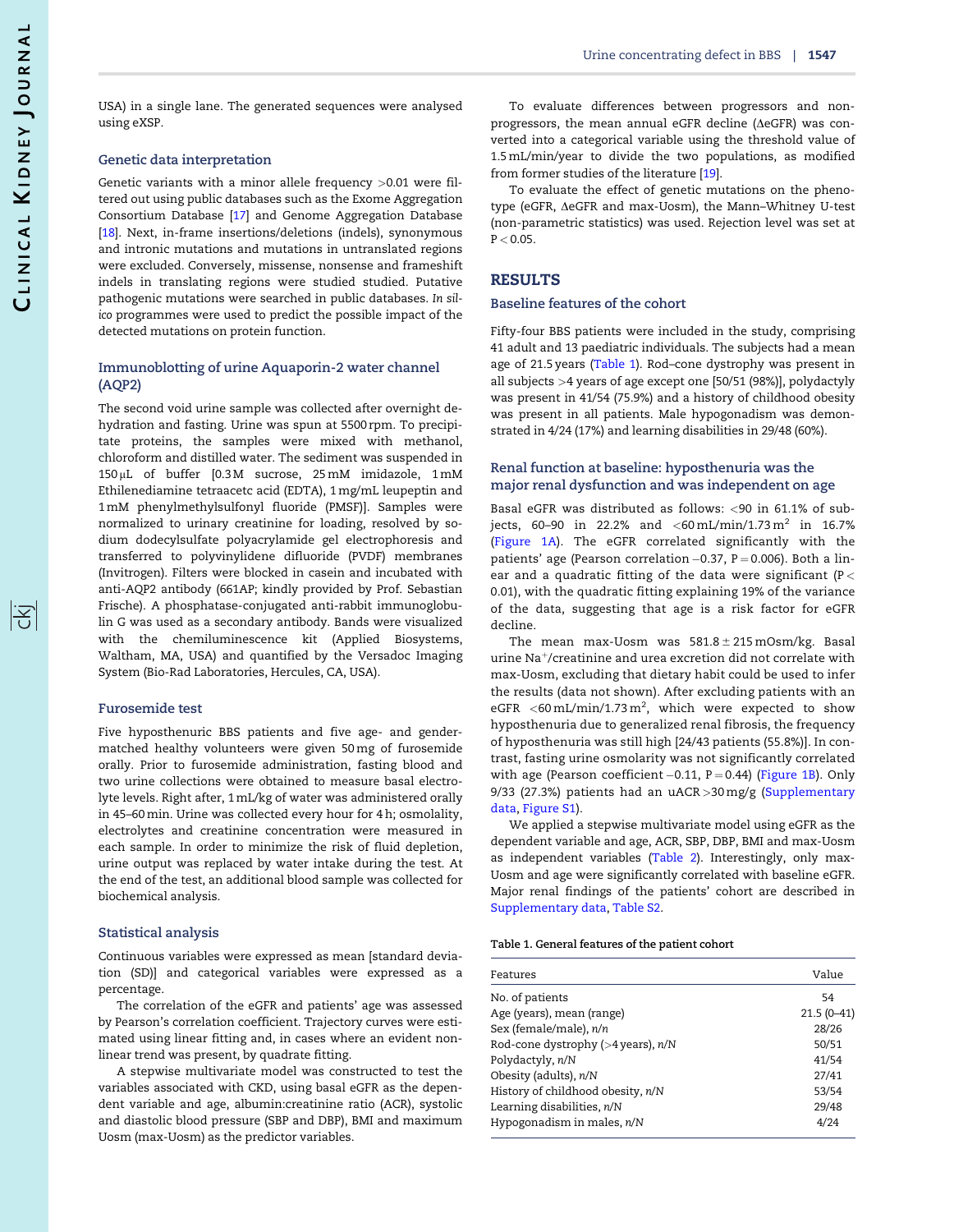<span id="page-3-0"></span>

FIGURE 1: Kidney function trajectory in BBS subjects. (A) eGFR declines with age in BBS. Inset: the rate of decrease does not significantly change with age [Pearson's coefficient of eGFR variation (mL/min/year) versus age=—0.27, P=0.17]. (**B**) Urine osmolarity changes do not follow the same trajectory of the eGFR decline as a function of age. Fitting curves are quadratic for panel A and linear for the inset and for panel B. 95% CIs are also reported.

#### Table 2. Multiple correlation analysis of baseline eGFR using max-Uosm and age as predictors

| Variable | $R^2$        | Standardized coefficients $(\beta)$ | P-value |
|----------|--------------|-------------------------------------|---------|
| Max-Uosm | <u>በ 571</u> | 0.654                               | 0.000   |
| Age      |              | $-0.263$                            | 0.022   |

ACR, SBP and DBP and BMI were excluded from the multiple correlation analysis using a stepwise regression method.

## Renal disease progression in BBS patients was independent of age and was faster in hyposthenuric subjects

The mean eGFR slope was analysed in a subpopulation of 24 BBS patients undergoing a follow-up period for a median of 6.5 years. The mean annual ∆eGFR was  $-2.88\pm2.3$  mL/min/year. Patients with a faster GFR decline (∆eGFR <–1.5 mL/min/year) did not differ from those with relatively stable eGFR regarding baseline age, GFR, BMI, SBP and DBP. However, patients with a faster eGFR decline had a significantly lower max-Uosm at baseline compared with non-progressors  $(518.4 \pm 164$  versus 724.6  $\pm$  216.7; P < 0.005) [\(Table 3\)](#page-4-0). The rate of eGFR decline remained approximately constant over the years (Pearson correlation –0.27, P  $=$  0.17), suggesting that it was not accelerating over time (Figure 1C).

#### Genetic analysis and genotype–phenotype correlation: truncating mutations affected max-Uosm

Forty-three patients underwent genetic analysis. Twenty-seven patients were studied in the current study, while 12 were analysed previously as described elsewhere [[10\]](#page-6-0) and 4 showed at the baseline visit a report of a genetic analysis previously conducted in another genetic unit. A biallelic mutation was identified in 31 patients, while 12 were found to have either a heterozygous mutation or a negative genetic analysis. The most affected genes were BBS10 and BBS12, which were mutated in eight and seven patients, respectively; BBS1 mutations were identified in five patients, BBS4 and BBS9 in four patients each and BBS2 showed biallelic mutations in three patients. Twentyfive patients showed biallelic truncating or splicing mutations or mixed (truncating/any) mutations and nine patients showed biallelic missense mutations. [Supplementary data](https://academic.oup.com/ckj/article-lookup/doi/10.1093/ckj/sfaa182#supplementary-data), [Table S2](https://academic.oup.com/ckj/article-lookup/doi/10.1093/ckj/sfaa182#supplementary-data) shows the results of the genetic analyses. Truncating mutations are known to cause a more severe phenotype than missense mutations [\[12\]](#page-6-0). Interestingly, we observed that truncating mutations were significantly associated to max-Uosm ([Table 4](#page-4-0)).

#### Urine concentrating defect co-existed with normal–high urine aquaporin 2 at baseline and normal NaCl absorption along the thick ascending limb (TAL)

The renal origin of hyposthenuria in BBS patients has been demonstrated by independent studies [\[15](#page-6-0), [20\]](#page-6-0). For a deeper analysis, we investigated the putative role of two crucial nephron segments in urine concentration: the collecting duct (CD) and the TAL of the loop of Henle.

To this end, urinary excretion of AQP2 (u-AQP2), known to correlate with AQP2 abundance on the apical membrane of the CD [[21\]](#page-6-0), was measured by immunoblotting. [Figure 2](#page-4-0) shows that u-AQP2 abundance was not different among the two groups.

 $Na<sup>+</sup>$  and Cl<sup>-</sup> fractional excretion (FENa% and FECl%) were measured at baseline and after furosemide administration in hyposthenuric BBS patients and controls. FeNa% and FECl% significantly increased compared with baseline in both groups, indicating normal salt absorption along the TAL ([Figure 3](#page-4-0)).

#### **DISCUSSION**

Kidney disease is a common morbidity in BBS patients; however, to date, few studies have analysed renal disease progression by evaluating risk and predictor factors of poor renal outcome. Renal structural abnormalities are quite common and renal dysfunction shows a wide range of severity, from urine concentrating defect to end-stage renal disease [[12](#page-6-0)]. Little information is available on the utility of genetic and/or biochemical parameters in discriminating patients at risk of kidney disease progression.

In this study, renal function was characterized in 54 BBS patients at baseline: eGFR, urine ACR and max-Uosm were measured. Genetic analysis was performed in 43 patients and a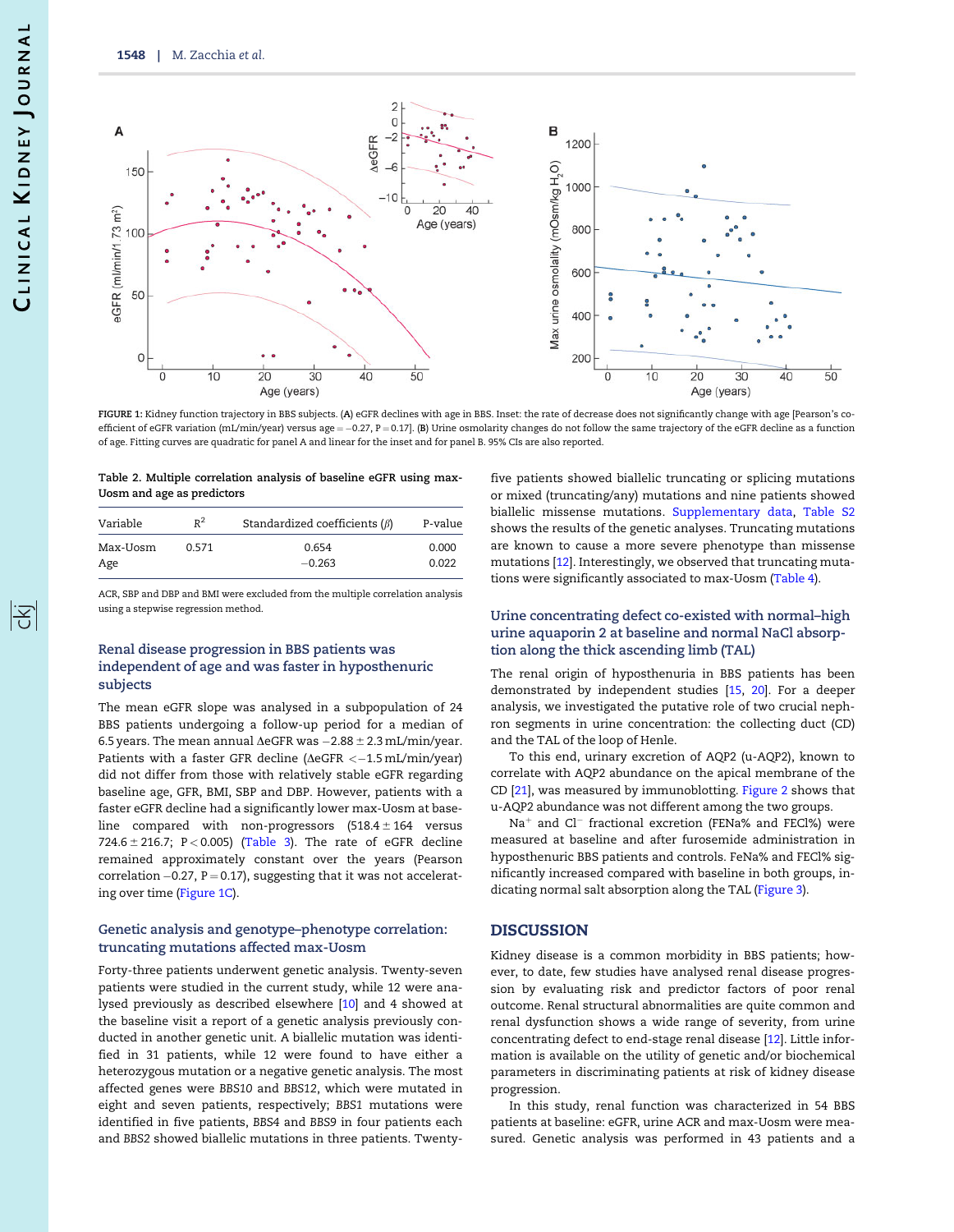<span id="page-4-0"></span>

|  |  | Table 3. 24 BBS patients with a median follow-up period of 6.5 years were divided by the base of the mean annual decline of the eGFR |
|--|--|--------------------------------------------------------------------------------------------------------------------------------------|
|  |  |                                                                                                                                      |

| Variables                         | Patients with mean<br>$\Delta$ eGFR < $-1.5$ mL/min/year | Patients with mean AeGFR<br>$>$ -1.5 mL/min/year | P-value |
|-----------------------------------|----------------------------------------------------------|--------------------------------------------------|---------|
|                                   |                                                          |                                                  |         |
| Total number                      | 19                                                       | 9                                                |         |
| Age (years)                       | $22.68 \pm 12.5$                                         | $20.3 \pm 5.9$                                   | 0.5     |
| Baseline eGFR (mL/min/1.73 $m2$ ) | $98.9 \pm 35.3$                                          | $113.5 \pm 15.1$                                 | 0.22    |
| $ACR$ (mg/g)                      | $282.3 \pm 613$                                          | $7.7 \pm 6.6$                                    | 0.17    |
| BMI $\rm(kg/m^2)$                 | $33.17 \pm 6.3$                                          | $28.7 \pm 5.2$                                   | 0.14    |
| U-osm (mOsm/L)                    | $506.3 \pm 171$                                          | $737.8 \pm 216.7$                                | < 0.005 |
| SBP (mmHg)                        | $121 \pm 18$                                             | $112 \pm 18$                                     | 0.3     |
| DBP (mmHg)                        | $80 \pm 9.2$                                             | $78.6 \pm 13$                                    | 0.8     |

Values presented as mean  $\pm$  SD unless stated otherwise.

Patients with more severe reductions did not differ for any basal parameter of the table but max-Uosm.

Table 4. Mann–Whitney test shows that biallelic truncating and mixed mutation (truncating plus any type of mutations) significantly correlate with max-Uosm

| Variable                             | Truncating/mixed mutation   | Missense mutation        | P-value (Mann-Whitney) |
|--------------------------------------|-----------------------------|--------------------------|------------------------|
| eGFR (ml/min/1.73 m2), mean $\pm$ SD | $85.3 \pm 41$<br>$(n=21)$   | $132.1 \pm 3(n=6)$       | 0.1                    |
| Max-Uosm (mOsm/kg), mean $\pm$ SD    | $490.9 \pm 158$<br>$(n=18)$ | $654 \pm 181$<br>$(n=6)$ | 0.05                   |



FIGURE 2: uAQP2:creatinine ratio in four healthy volunteers and five hyposthenuric BBS patients. Each lane is representative of uAQP2 abundance per 0.5 mg creatinine loaded. Densitometric analysis is shown in the right panel.



FIGURE 3: Furosemide test showing mean FENa% and FECl% at baseline and every hour up to 4 h in five hyposthenuric BBS patients and five controls. Both BBS patients and controls showed a significant increase after furosemide administration, with no difference among the two groups.

biallelic mutation was demonstrated in 31 patients. A subcohort of patients with a median follow-up period of 6.5 years was selected to analyse renal disease progression.

On cross-sectional analysis, our results showed that the eGFR was highly variable among patients, with 38.9% of patients having an  $eGFR < 90 \text{ mL/min}/1.73 \text{ m}^2$ . The  $eGFR$  significantly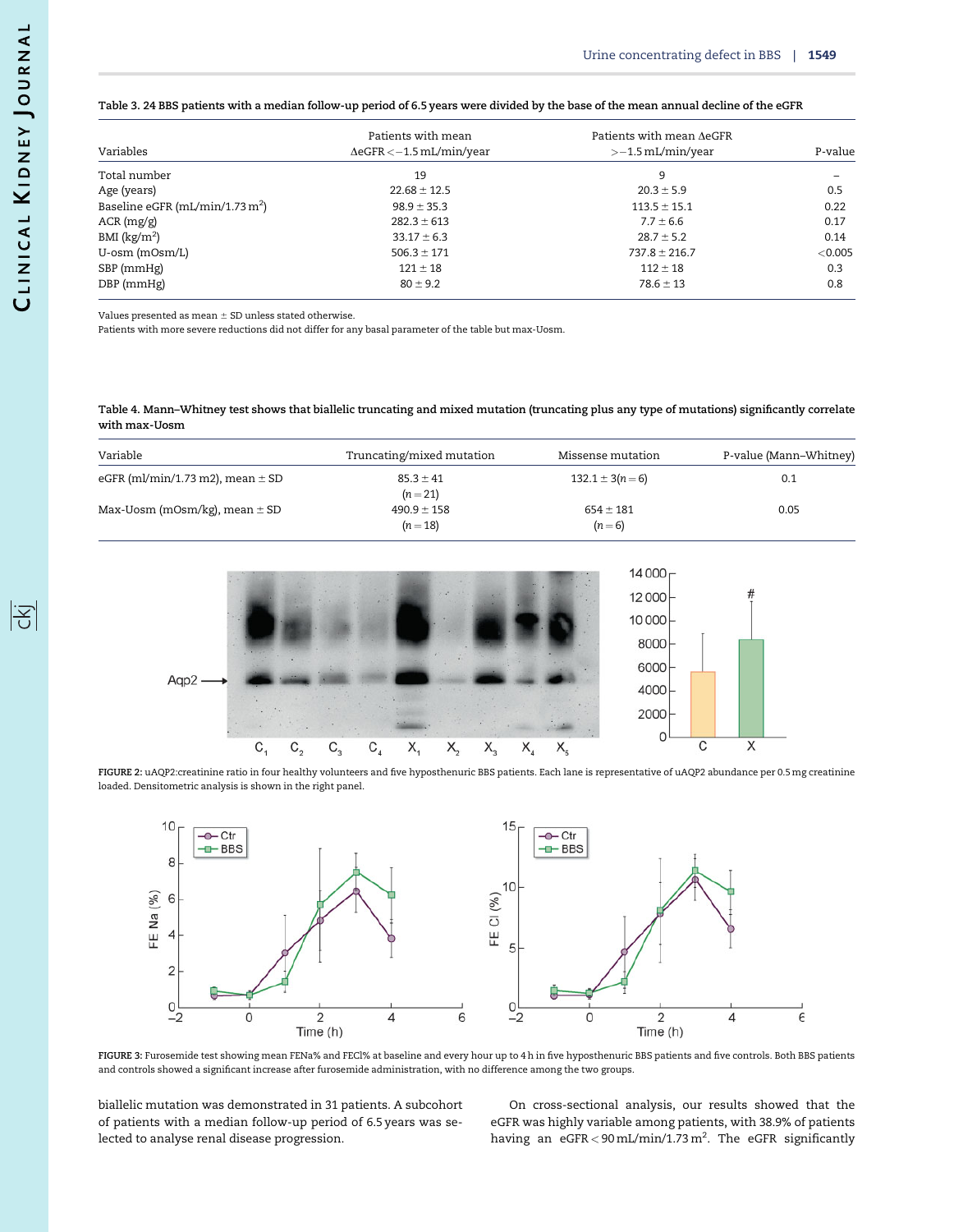<span id="page-5-0"></span>correlated with the patient's age, indicating that renal disease progresses over years. Thus, as in the general population, age is a contributing factor of renal disease progression in BBS [\[13\]](#page-6-0). Conversely, the defect of urine concentration was equally present in adult and paediatric individuals. It is possible that it is determined at birth, with a pathogenesis that is to date largely unknown. We have applied a non-parametric test to verify the correlation between the severity of genetic mutations and renal phenotype. Given the high genetic heterogeneity of the disease in our cohort, we were unable to address whether specific genetic loci correlated with the phenotype. Truncating mutations, which are known to determine no protein synthesis or proteins with lower molecular weight, are expected to alter protein function and are often associated with a more severe phenotype than missense mutations, also in BBS [[12\]](#page-6-0). Thus we evaluated whether truncating mutations correlated with max-Uosm, baseline eGFR and AeGFR. Interestingly, these mutations showed a significant correlation only with max-Uosm. Why truncating mutations did not significantly correlate with eGFR is unclear. One explanation is that the number of patients was insufficient to get conclusive results and the trend we observe could reach statistical significance in a larger cohort. Another explanation is that the decline of the eGFR is only dependent in part on genetic mutations and possibly additional factors influence disease progression [\[22–24\]](#page-6-0).

Several findings of this study focused attention on hyposthenuria as a warning sign of renal disease progression: it correlated with baseline eGFR, with truncating mutations and with  $\Delta$ eGFR. This evidence prompted us to elucidate the pathophysiology of this dysfunction.

Hyposthenuria is a typical sign of tubular–interstitial dysfunction that may have an intrinsic or an extrarenal pathogenesis. Renal diseases characterized by hyposthenuria include a number of disorders: genetic diseases affecting water and salt reabsorption, such as TAL (Bartter syndrome) and CD (insipidus diabetes) dysfunctions, and congenital or acquired conditions affecting the integrity of the tubule–interstitium, including CKD by any cause [\[25\]](#page-6-0).

The mechanism underlying urine concentrating defect in BBS is largely unclear [[26](#page-6-0)–[28](#page-6-0)]. Our previous studies demonstrated that it has a renal origin and is desmopressin (ddAVP) resistant. However, V2 receptor binding to ddAVP was unaffected in endothelial cells, arguing whether along the nephron there is no defective ddAVP/ADH-V2R binding. Conversely, the increased urinary AQP2 excretion induced by ddAVP was blunted in BBS patients, suggesting a possible role of BBS proteins in AVP-dependent AQP2 trafficking downstream of V2R-ADH binding, at least after short-term exposure to ddAVP [\[15](#page-6-0)]. This study suggests that u-AQP2 excretion after long-term water restriction did not differ between patients and controls. Moreover, the evidence that u-AQP2 excretion has an increasing trend suggests possible compensatory ADH overproduction. Unfortunately, our patients did not undergo measurement of copeptin plasma levels to further demonstrate renal insensitivity to vasopressin and its compensatory overproduction. However, the central role of kidney dysfunction is further supported by our previous studies showing an increase of Na-retentive hormones in BBS individuals [\[15\]](#page-6-0); in addition, copeptin plasma levels were higher in hyposthenuric patients affected by other ciliopathies, such as nephronophthisis: that a common denominator causes hyposthenuria in recessive syndromic ciliopathies is a possibility [[29\]](#page-6-0). Even though these findings support the hypothesis of a pivotal role of kidney resistance to dDAVP/AVP in the pathogenesis of hyposthenuria,



FIGURE 4: Schematic representation of a proposed mechanism leading to renal disease in BBS.

the exact mechanisms remain elusive. Our data on AQP2 excretion suggest a marginal role of AQP2 mistrafficking; however, given the variability of u-AQP2 excretion in both patients and controls, this study cannot provide firm conclusions on this issue. Besides the CD, in this study the role of the TAL, another crucial nephron segment in urine concentration, has been tested through the furosemide test [[30\]](#page-6-0). In the case of reduced NKCC2 function as a cause of reduced corticomedullary osmotic gradient and consequently urine hypo-osmolality, we would expect a blunted increased FENa and FECl% after furosemide compared with baseline. Surprisingly, we observed a normal increase in FeNa and Cl% in BBS patients, resembling controls and indicating normal NKCC2 function. Whether a perturbation of the medulla architecture with primary or secondary tubulointerstitial fibrosis is the underlying mechanism remains a possibility requiring further investigations. Histological data from BBS patients showed the presence of cortical and medullary cysts, interstitial fibrosis and chronic inflammation, supporting our hypothesis [\[31](#page-6-0)].

We have shown previously in different mice models that the alteration of interstitial architecture induced by renal ablation of betaitg1 or dicer severely affect urine concentration ability [\[32–34\]](#page-6-0). The same defect occurs also after treatment with lithium salt [[35](#page-6-0)] before a frank polyuria develops; whether hyposthenuria is an anticipatory factor of lithium-induced CKD, as for BBS patients, is an interesting perspective to investigate. As an additional piece of the puzzle, our previous data indicated that the eGFR decline in BBS patients correlated with the urinary abundance of markers of fibrosis, cell adhesion, extracellular matrix organization proteins and inflammation proteins [\[16\]](#page-6-0). Figure 4 proposes a hypothetical mechanism explaining hyposthenuria and progression towards CKD in BBS patients harbouring truncating mutations.

In conclusion, this study demonstrates that the majority of BBS patients undergo renal disease progression over years and that hyposthenuria predicts kidney disease progression, discriminating patients requiring intensified monitoring. The exact pathomechanism underlying hyposthenuria remains elusive.

# ACKNOWLEDGEMENTS

This work is generated within the European Reference Network for Rare Kidney Diseases (ERKNet). We acknowledge the Italian Association of BBS patients' families (ASBBI) for its support.

序